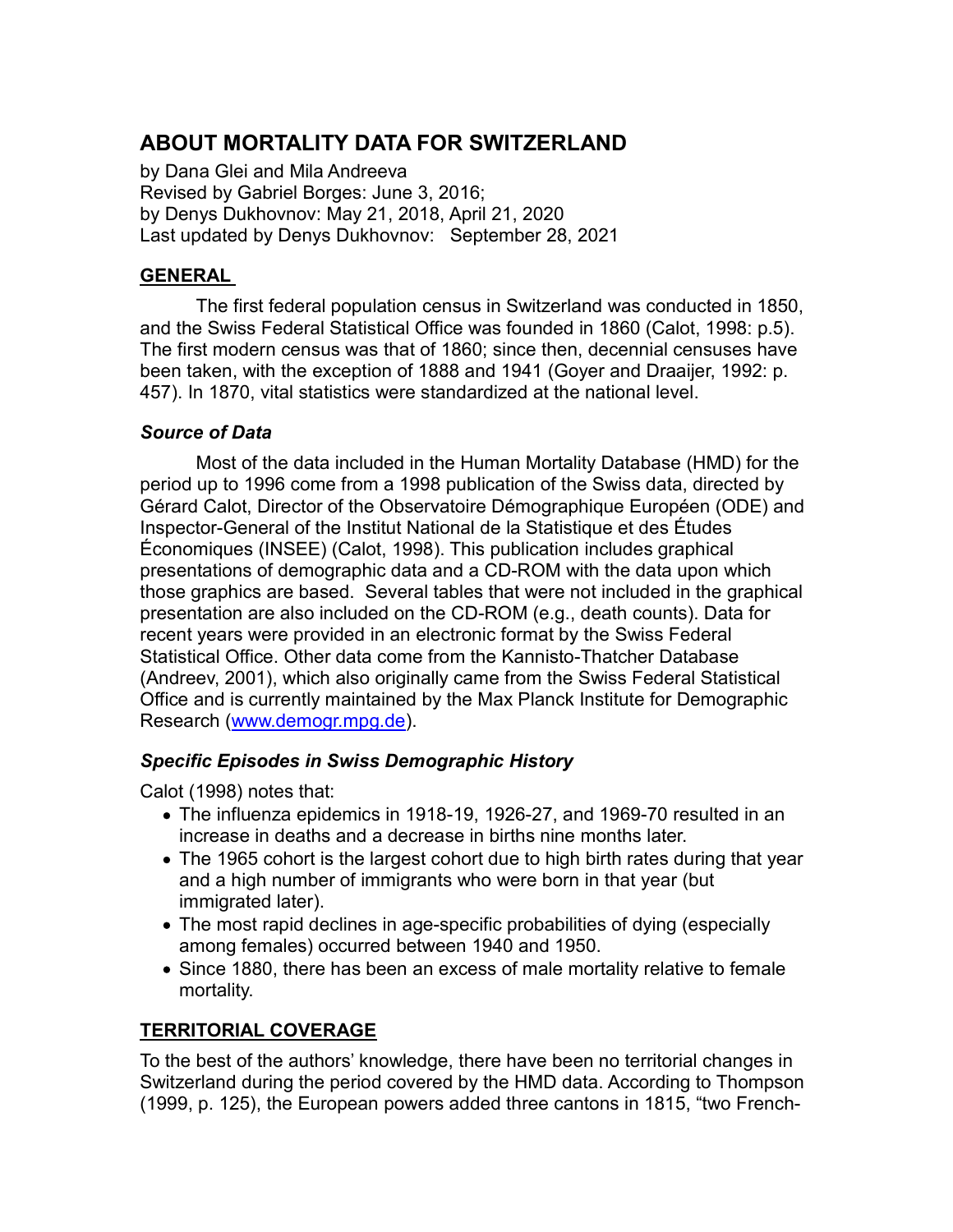speaking ones (Neuchâtel and Geneva), and the bilingual Valais, thereby completing the boundaries of present-day Switzerland."

Switzerland is currently divided into 26 cantons; the 26th canton was added when Jura was formed out of Bern in 1980 (Goyer and Draaijer, 1992).

### DEATH COUNT DATA

### Coverage and Completeness

Swiss death count data represent the de jure resident population rather than the de facto population. Deaths to residents may be under-represented, especially before 1987, due to incomplete coverage of those residents who died while outside of Switzerland.

 Official death counts for 1876 to 1996 were published on a CD-ROM, Swiss Demographic Data (Calot, 1998). However, deaths by single year of age were not included beyond age 98. Therefore, whenever possible death counts by single year of age from age 99 to the maximum age attained have been obtained from additional sources. It has not been possible to obtain reliable data for ages 99+ for the years prior to 1950. Therefore, death counts for age 99 and over during the period 1876 to 1949 are included as an open age interval. Deaths for years until 1968 come from this CD-ROM.

There were some problems with the completeness of death registration prior to 1900 (see note in the "Data Quality Issues" section). Other than these problems, the data are believed to be of high quality.

In 2018 the death counts for 1986-2014 were supplemented with the late registration deaths data made available by the Swiss FSO.

### For the years 1969-2020, death counts classified by age-period and periodcohort with no open age group were provided in an electronic file from the Swiss Federal Statistical Office.

### POPULATION COUNT DATA

#### Coverage and Completeness

Population counts in Switzerland refer to the de jure resident population; this includes both citizens and foreign residents who have been in the country for at least 12 months. It excludes persons who have lived in Switzerland for less than 12 months (Calot, 1998 p. 223). Until December 31st 2010, asylum seekers were also excluded from the resident population statistics. Since this date, asylumseekers who have lived in Switzerland for at least 12 months are included in the resident population. This definition change has a trivial effect on population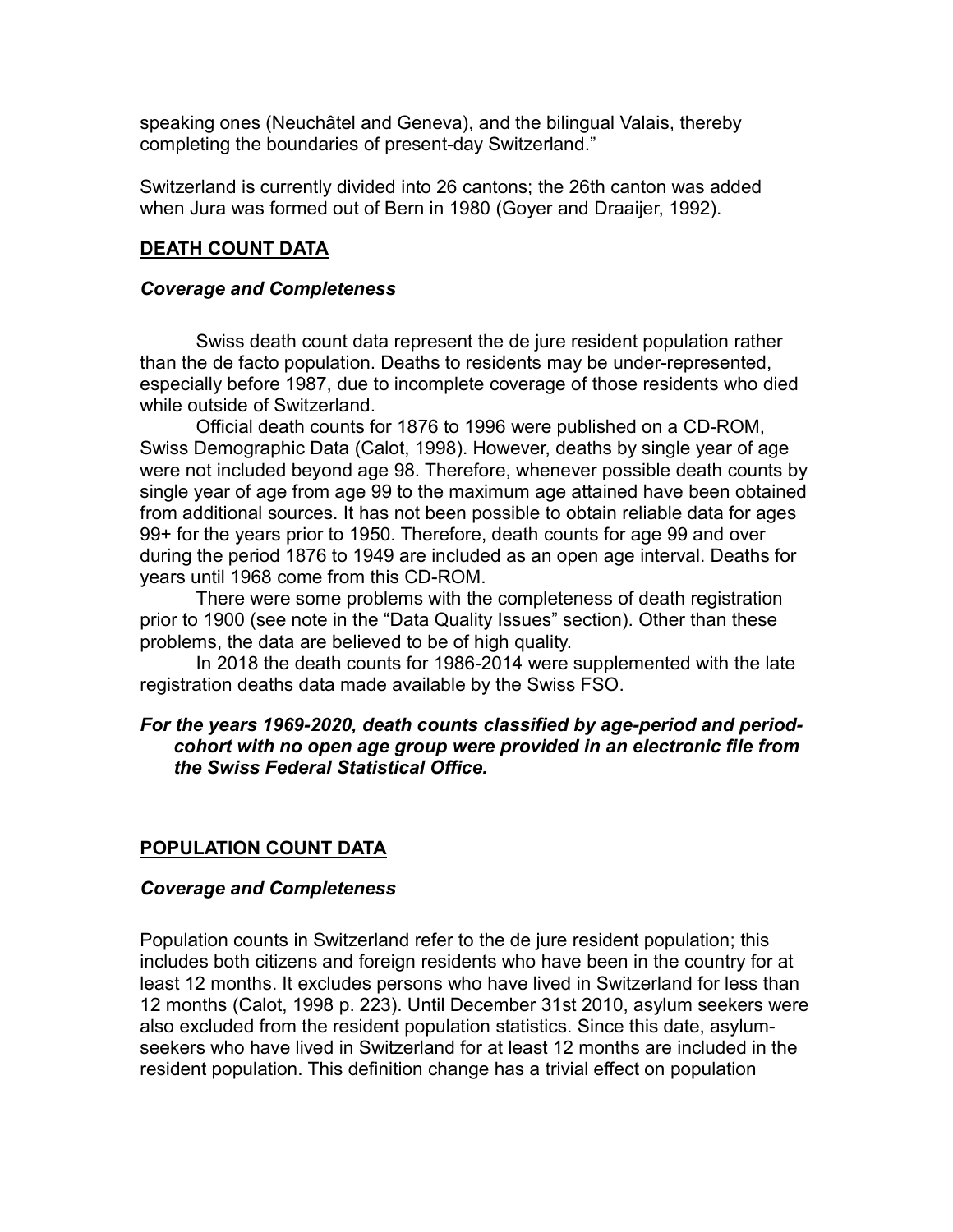counts for purposes of mortality estimates, and is not accounted for with a territorial adjustment.

There were some problems with the completeness of the 1880 census (see note in the "Data Quality Issues" section).

## Specific Details

- The "official" population estimates for 1861 to 1997 were published on the Swiss Demographic Data CD-ROM (Calot, 1998).
- For the years 1998-2001, the Swiss Federal Statistical Office provided additional electronic files (unpublished tables) with population estimates by sex and completed age.
- Data for the years 2001-2009 (December  $31<sup>st</sup>$ ) use official population counts published on the Swiss Statistics website for ages 0-98, and Eurostat population counts (Jan 1st, years 2002-2009) to complement for ages 99-  $110 +$ .
- Data for the years 2010-2020 (December  $31<sup>st</sup>$ ), ages 0-110+, were provided electronically by Swiss Statistics.
- From 1850 to 2000, the census provided important information every 10 years on the structure of the population in Switzerland. In 2010, a fundamental change took place, and the population census was replaced by a system based on information from existing administrative registers. Since then, the census is conducted and evaluated on an annual basis in a new form by the Federal Statistical Office (FSO). Annual intercensal population estimates (called ESPOP statistics) were replaced in 2010 by the annual Population and Households Statistics (STATPOP), based on registers. STATPOP is based on two official registers: the official and harmonized register of persons of the Swiss Confederation, the cantons and the communes and the Federal register of buildings and dwellings. Data are transmitted through electronic channels. (Swiss Statistics, 2012).

## BIRTH COUNT DATA

### Coverage and Completeness

Switzerland follows World Health Organization guidelines for the definition of live births. Birth counts refer to the de facto population until 1986 and to the de jure population since 1987.

Prior to 1900, there were some problems of under-registration of live births (see the section on "Data Quality Issues). Other than this, the data are believed to be of high quality.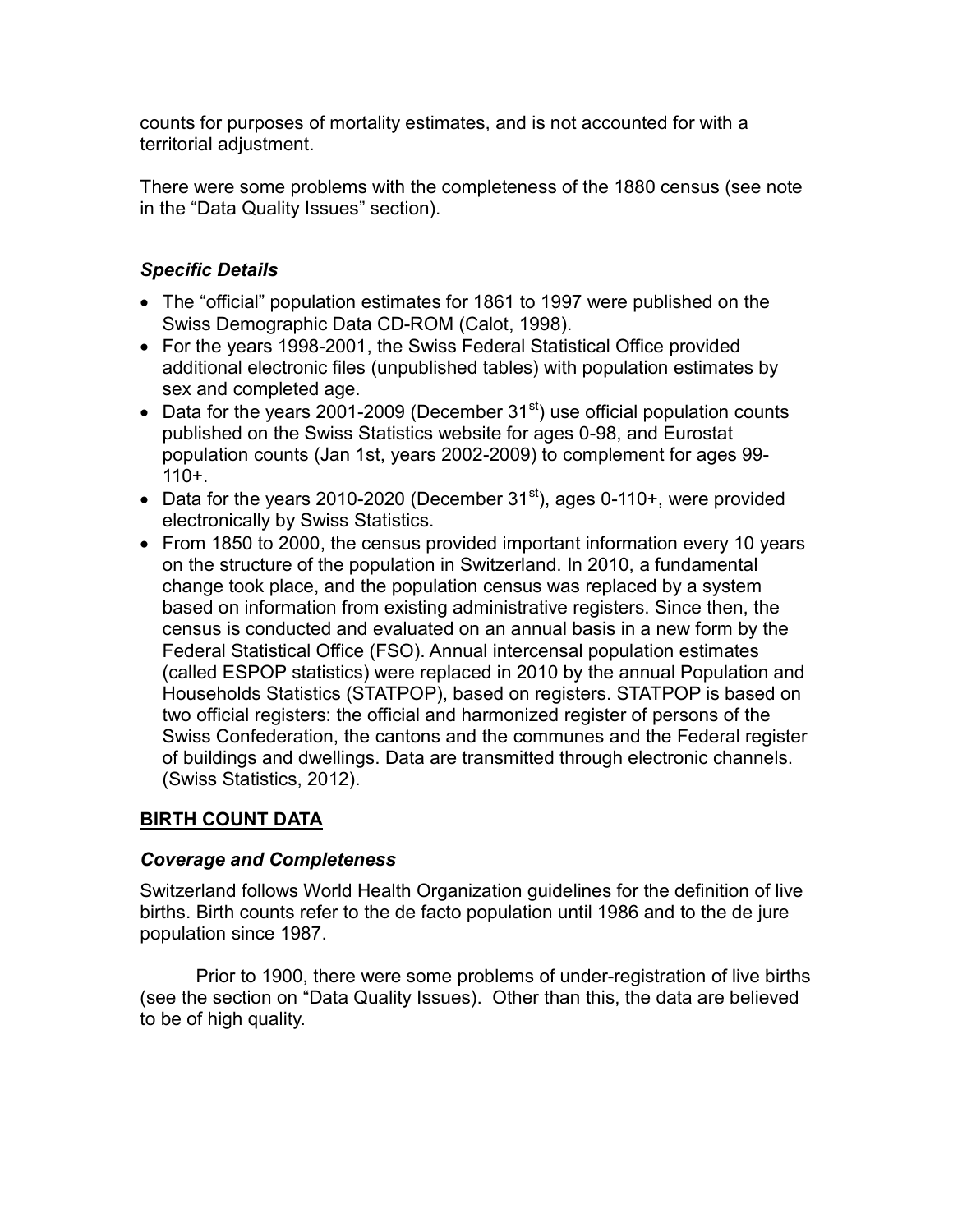## Specific Details

- The publication of the Swiss Demographic Data (Calot, 1998) includes the total annual number of live births but these data are not disaggregated by sex.
- The number of live births by sex for the period 1871-2001 used in the HMD come from additional electronic files (unpublished tables), sent by the Swiss Federal Statistical Office.
- Birth counts for years 2003-2020 were retrieved from the Swiss Statistics website.

## DATA QUALITY ISSUES

 $\overline{a}$ 

- The HMD estimates for the probability of dying before age 1  $(q_0)$  differ somewhat from those published by the Swiss Federal Statistical Office (Calot, 1998), particularly for the years 1876-1879 (their estimates being about 6-7% lower than those of the HMD). The discrepancy results from the fact that the Swiss Federal Statistical Office uses the partial quotients method to calculate the probabilities of death rather than the method followed by the HMD (see the Methods Protocol for details).
- There are also some strange patterns of implied migration (i.e., based on comparing the difference between subsequent population estimates for a cohort after accounting for the deaths occurring to that cohort during the interval) in the periods 1876-1879 and 1952-1959. In the former case, there appears to be a high level of immigration of infants (at age 0), and in the latter case, implied migration appears to be very erratic over the age range with large peaks (at ages 29 and 34) and valleys (at ages 24 and 39). The Swiss Federal Statistical Office provides the following explanation for these patterns<sup>1</sup>:
	- The pattern of migration in the period 1876-1880 results from some inconsistencies in the figures used to compute the estimates. For some cohorts, there was an inconsistency between the number of registered live births and the population counted in the census some years later (for example the 1876 cohort). There were also some problems with the registration of deaths. There are no historical statistics on migration flows at that time, but there is no reason to believe in a sudden immigration of families with infants. Live births were underestimated in 1876 (and mortality increased in the first years of life, by about +20%, because of a shortage of food). So, it seems that some infant deaths were recorded while their births had never been recorded in the birth registration. Also, there was a change in the registration system in 1876 which had a corrupting influence on the coverage of live births. Finally, population counts from the 1880 census are not reliable.
	- The patterns observed in the 1950s have also been documented by Gérard Calot. The population estimates were produced using, in addition to the sources mentioned earlier, some estimates of the Swiss

 $^{\rm 1}$  Personal communication, April 6th, 2003, translated into English and summarized with the help of Stéphane Cotter.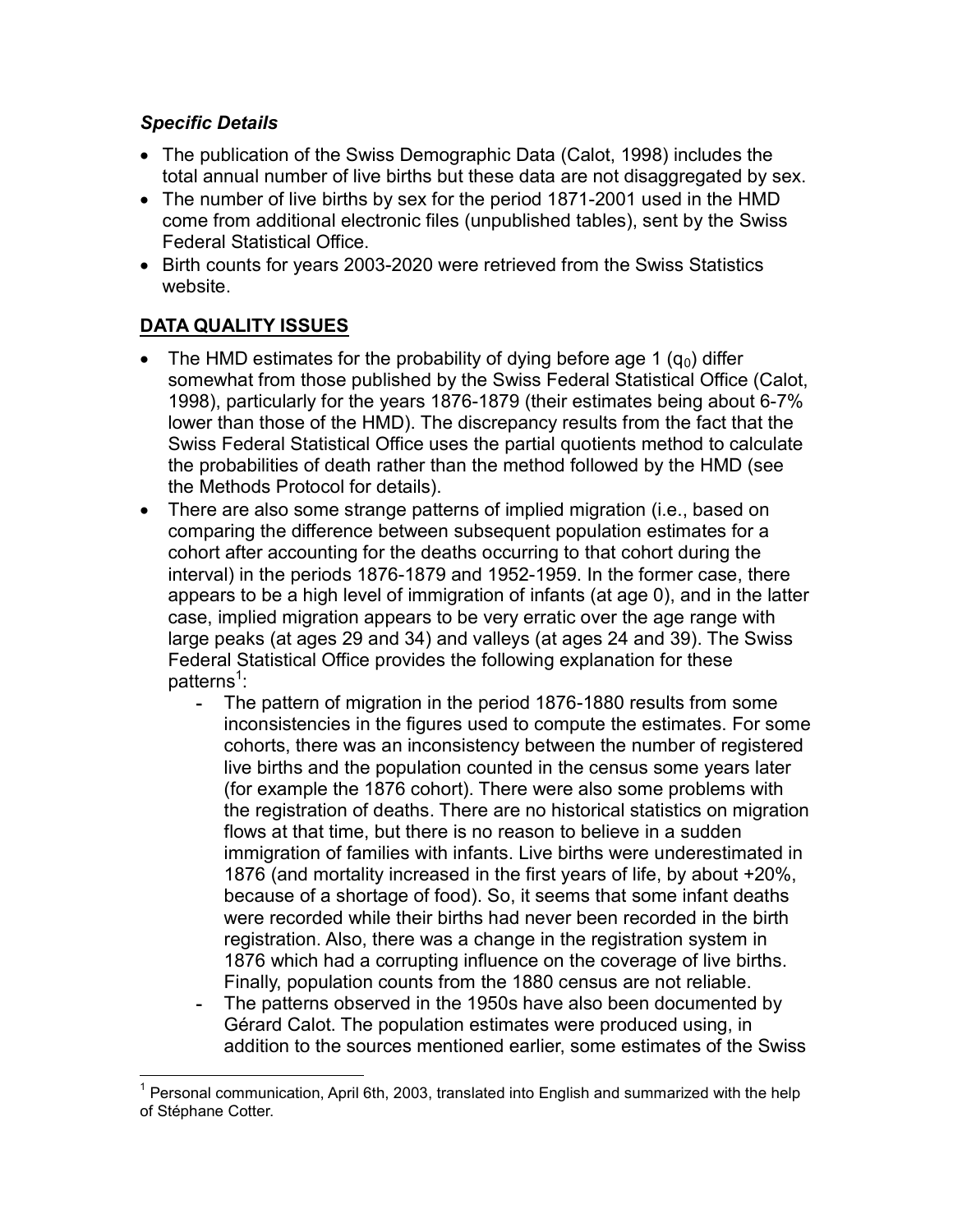population for 1946-1980 in five-year age groups. These data are not consistent with the population counts at completed ages recorded in the censuses, as the computed totals do not always match the published totals, and they are not consistent with the estimates of migration during the years 1950-1960 or with the recorded deaths.

 Population estimates for ages 80+ from approximately 1990 until December 2010 were discovered to be overestimated by 5-10% when changes were made in the estimation methodology at the Swiss Federal Statistical Office $^2$ . This overestimation does not affect HMD estimates, however, since these ages are mostly replaced with estimates from the extinct cohort method and the modified survivor ratio method $3$ .

### REVISION HISTORY

#### Changes with the December 2017 revision:

Life tables: All life tables have been recalculated using a modified methods protocol. The revised protocol (Version 6) includes two changes: 1) a more precise way to calculate a0, the mean age at death for children dying during the first year of life and 2) the use of birth-by-month data (where and when available) to more accurately estimate population exposures. These changes have been implemented simultaneously for ALL HMD series/countries. For more details about these changes, see the revised Methods Protocol (at

http://v6.mortality.org/Public/Docs/MethodsProtocol.pdf), particularly section 7.1 on Period life tables and section 6 and Appendix E, on death rates. The life tables calculated under the prior methods (Version 5) remain available at v5.mortality.org but will not be further updated.

#### Changes with the May 2018 revision:

Deaths: the mortality statistics for years 1986-2016 were supplemented with the late registration deaths for this period, amounting to 112 net additional deaths between 1986 and 2014, as compared to the previous updates for years in this range. These additional deaths were distributed throughout the entire time interval and across the entire age range. In some years and some ages, minor deaths redistribution occurred between adjacent years.

 2 Swiss Statistics switched from the ESPOP instrument to STATPOP on December 31st, 2010. Population estimates were available from both systems on this date and showed ages 80+ to be overestimated. STATPOP is considered to be a more rigorous framework (Swiss Statistics, 2012).<br><sup>3</sup> More information is available on request.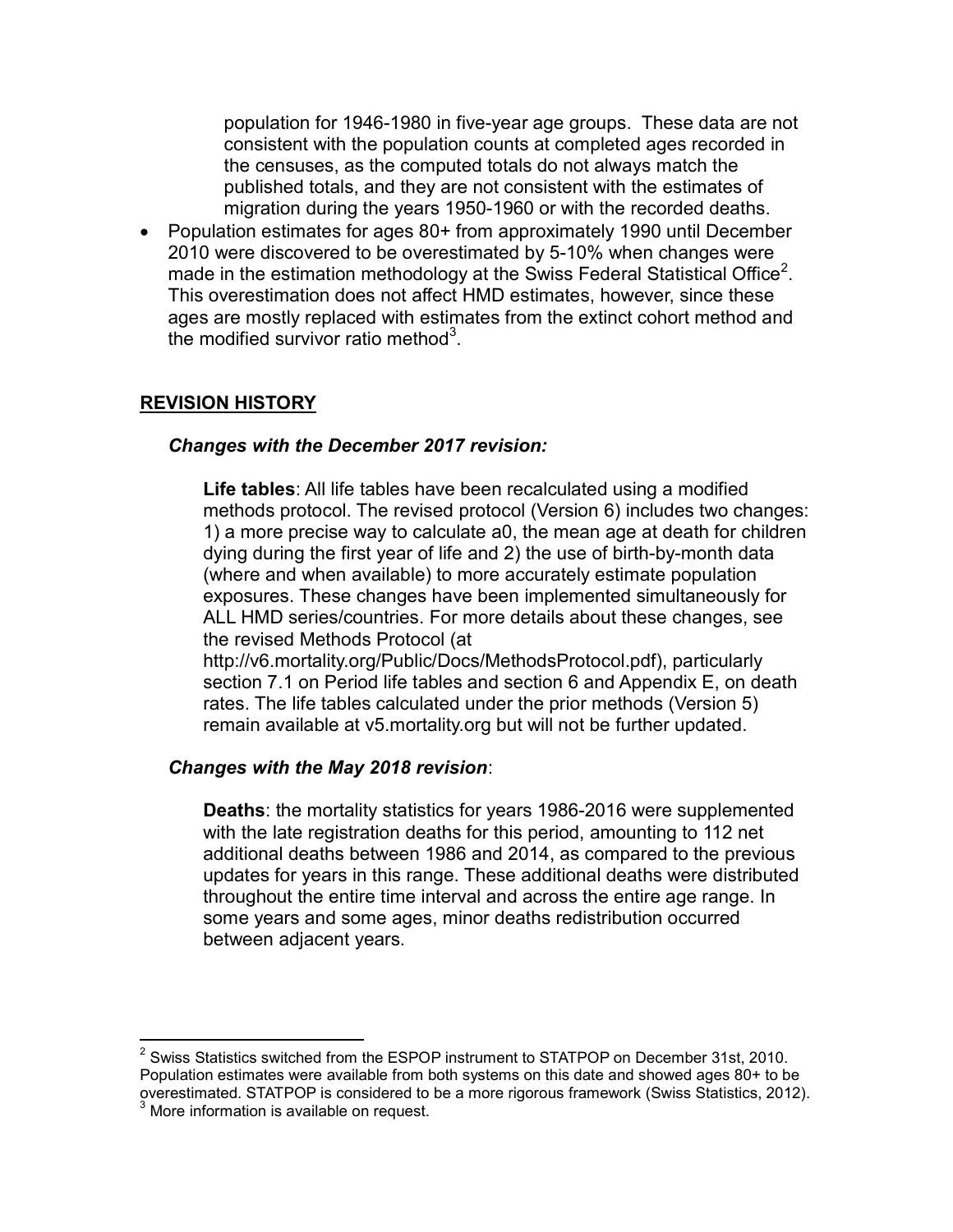### ACKNOWLEDGEMENTS

We would like to thank Stéphane Cotter, Philippe Wanner, Sylvie Regli Greub, Barbara Perrenoud, Patrizia Zocco and Corinne di Loreto at the Swiss Federal Statistical Office for their assistance in obtaining the Swiss Data and for providing their insights into the data.

### REFERENCES

- Andreev, Kirill. (2001). "Kannisto-Thatcher database on population and death counts at older ages."
- Calot, Gérard, with assistance of Alain Confesson, Jean-Paul Sardon, Erminio Barazini, Stéphane Cotter, and Philippe Wanner. (1998). Two Centuries of Swiss Demographic History: Graphic Album of the 1860-2050 period. Neuchâtel: Swiss Federal Statistical Office.
- Goyer, Doreen S. and Draaijer, Gera E. (1992). "Switzerland." Pp. 457-467 in The Handbook of National Population Censuses: Europe. New York: Greenwood Press.
- Thompson, W.C. with M.H. Mullin. (1999). "Switzerland." Pp. 120-139 in Western Europe 1999, 18th Edition. Harpers Ferry, West Virginia: Stryker-Post Publications.
- Swiss Statistics (2012). Population and Households Statistics (STATPOP) further information. Retrieved December 17, 2012, from http://www.bfs.admin.ch/bfs/portal/en/index/infothek/erhebungen\_\_quellen /blank/blank/statpop/02.htmlWanner, P. (2003). Personal communication (e-mail), April 6. Neuchâtel: Swiss Federal Statistical Office.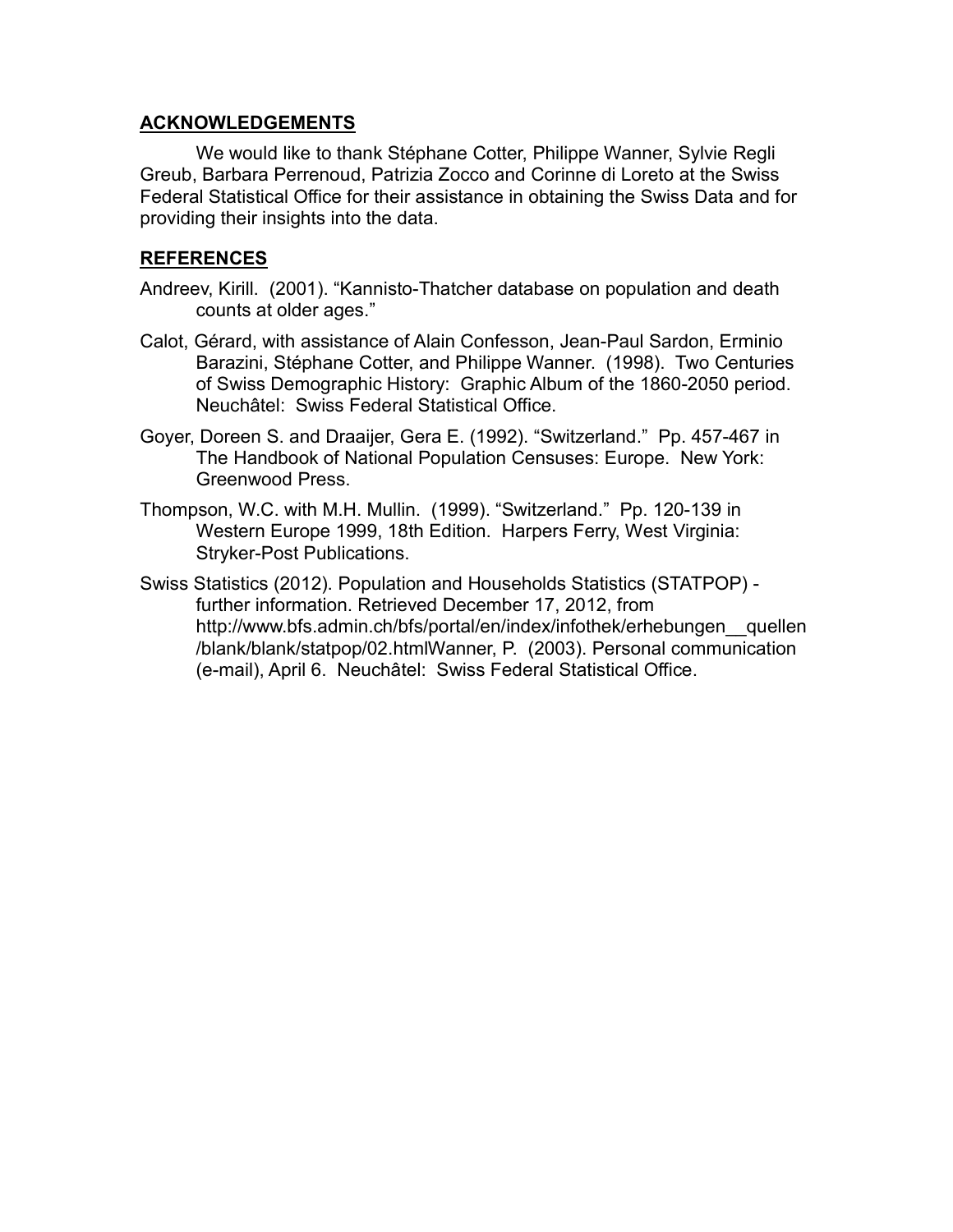## APPENDIX:

# DESCRIPTION OF DATA USED FOR LEXIS DATABASE

### **DEATHS**

| Period        | Type of Data                                                                                                                         | Age Grouping                    | Comments                                                                                                                | RefCode†              |
|---------------|--------------------------------------------------------------------------------------------------------------------------------------|---------------------------------|-------------------------------------------------------------------------------------------------------------------------|-----------------------|
| 1876-<br>1949 | Annual number of<br>deaths to resident (de<br>jure) population, by sex,<br>age, and birth cohort<br>(Lexis triangle) to age<br>$99+$ | $0, 1, \ldots 98, 99+$          | Only the open age interval for age 99+<br>is included due to data problems (see<br>comments under "Deaths at Age 99+"). | 2                     |
| 1950-<br>1968 | Annual number of<br>deaths to resident (de<br>jure) population, by sex,<br>age, and birth cohort<br>(Lexis triangle)                 | 0, 1,<br>$\dots$ maximum<br>age | ages $0-98$ from Calot $(2)$ , ages $99+$<br>from Kannisto Thatcher Database (3)                                        | 2, 3                  |
| 1969-<br>2020 | Annual number of<br>deaths to resident (de<br>jure) population, by sex,<br>age, and birth cohort<br>(Lexis triangle)                 | 0, 1,<br>…maximum<br>age        |                                                                                                                         | 24, 32, 36,<br>40, 44 |

† The reference code is used in the raw data files (Input Database) to link data with sources.

## **POPULATION**

| Period           | Type of Data                                                                                                                      | Age<br>Grouping              | Comments                                                                                                                  | RefCode           |
|------------------|-----------------------------------------------------------------------------------------------------------------------------------|------------------------------|---------------------------------------------------------------------------------------------------------------------------|-------------------|
| 1876-<br>1989    | Annual population estimates for<br>permanent resident (de jure) population<br>as of January 1st, by sex and age to<br>age $99+$   | 0, 1, 98,<br>$99+$           |                                                                                                                           | 1                 |
| 1990-<br>2000    | Annual population estimates for<br>permanent resident (de jure) population<br>as of December 31st, by sex and age to<br>age $99+$ | $0, 1, \ldots 98,$<br>$99+$  | BFS (ESPOP system)                                                                                                        | 26                |
| $2001 -$<br>2009 | Annual population estimates for<br>permanent resident (de jure) population<br>as of Dec 31st, by sex and age to age<br>$110+$     | $0, 1, \ldots 98,$<br>$110+$ | Ages $0 - 98$ from BFS<br>(ESPOP system) (Dec<br>31st), ages 99-110+<br>from Eurostat (Jan 1st,<br>year incremented by 1) | 27                |
| $2010 -$<br>2020 | Annual population estimates for<br>permanent resident (de jure) population<br>as of December 31, by sex and age to<br>age 110+    | $0, 1, \ldots 110+$          | <b>BFS (STATPOP</b><br>system)                                                                                            | 31, 35,<br>39, 43 |

## **BIRTHS**

Type of data: Annual live birth counts by sex.

Period covered: 1871 - 2020